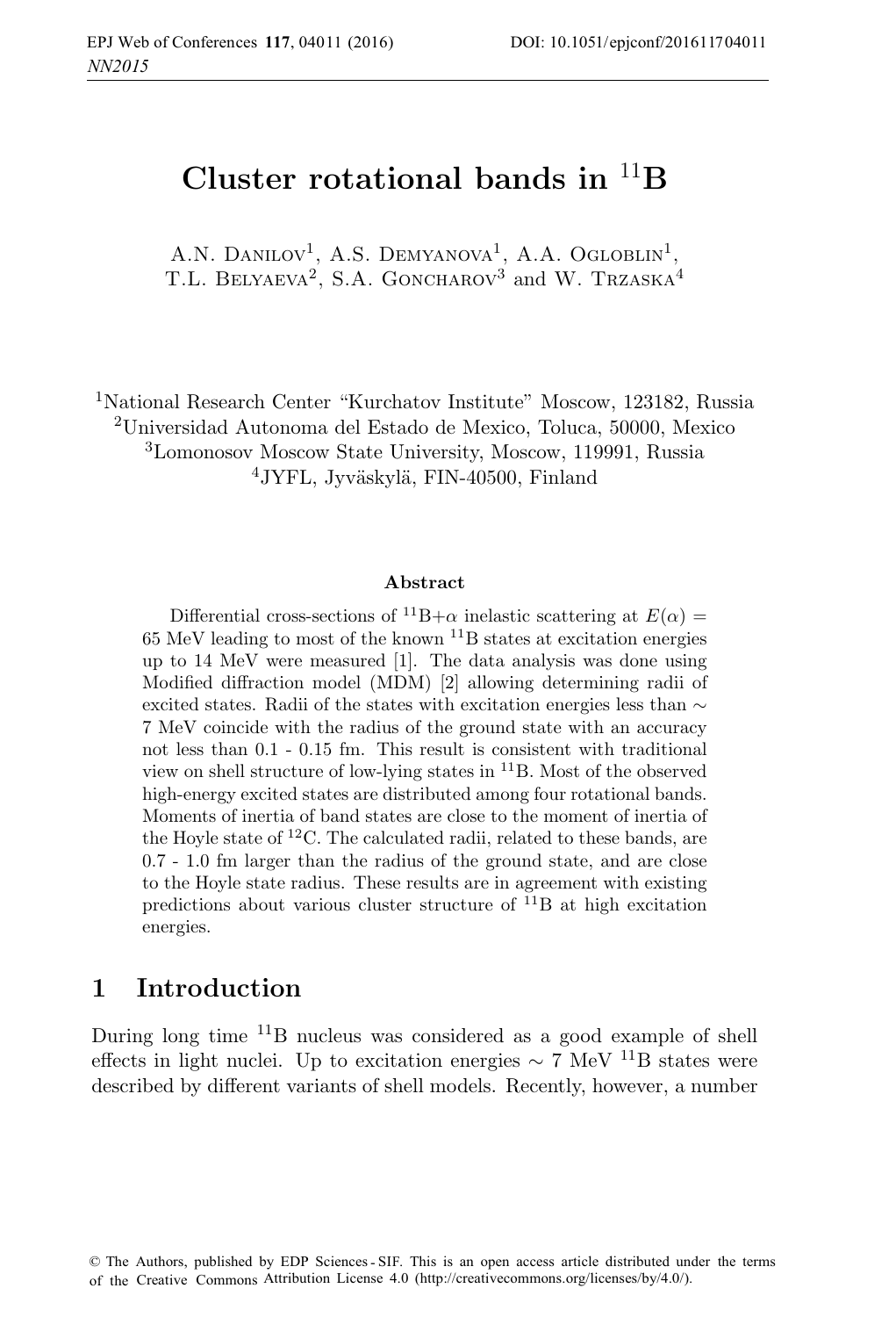of theoretical and experimental works appeared [3–5] with predictions about cluster configurations of various types co-existed in <sup>11</sup>B.

Particular attention was drawn to the idea that there may be states in <sup>11</sup>B, which are analogs of the famous  $0^+_2$  state in <sup>12</sup>C nucleus (the socalled Hoyle state). The Hoyle state consists of three weakly interacting alpha - clusters and its properties were crucial for verification of the alpha particle condensation theory [6]. One of the main suggestions of this theory is abnormally large radius of the Hoyle state. Accordingly, Hoyle state analogs in  $\mathrm{^{11}B}$  must also have increased size.

It was assumed [3] that the Hoyle state analog in <sup>11</sup>B is the state  $3/2^$ with excitation energy 8.56 MeV, which is not described by any variant of the shell model. The radius of 8.56 MeV state was considered to be abnormally large, and it was predicted that this state is a base for rotational band.

There are a lot of experimental studies of  ${}^{11}B$  (see, e.g., [7] and references therein), but they did not affect the excitation energy region of interest for the problem. Due to the fact that many questions about  ${}^{11}B$  states remained open, we have undertaken a new study of inelastic  $^{11}B + \alpha$  scattering at  $E(\alpha) = 65$  MeV [1]. Experimental results were analyzed using Modified diffraction model (MDM). In this article we discuss results for high-energy excited states and possible cluster rotational bands formed from them.

# **2 Radii and moments of inertia of high-lying rotational bands in** <sup>11</sup>**B**

The following rotational bands were predicted [3,5] in high excitation energy region in <sup>11</sup>B. Most of these states were observed in our experiment:  $K = 3/2^-$ : 8.56 (3/2<sup>-</sup>) - 10.34 (5/2<sup>-</sup>) - 11.60 - 13.14 (9/2<sup>-</sup>) MeV,  $K = 1/2^+$ : 6.79  $(1/2^+)$  - 9.88  $(3/2^+)$  11.60  $(5/2^+)$  13.16  $(7/2^+)$  MeV,  $K = 3/2^+$ : 7.98  $(3/2^+)$  - 9.27  $(5/2^+)$  - 10.60  $(7/2^+)$  - 12.63  $(9/2^+)$  MeV,  $K = 5/2^+$ : 7.29  $(5/2^+)$  - 9.19  $(7/2^+)$  - 11.27  $(9/2^+)$  MeV.

These rotational bands are shown in Fig. 1 together with the band in  ${}^{12}C$ , based on the Hoyle state. Data on angular momentum transfer with excitation states belonging to the specified bands, received from our experiment, are in agreement with known spin-parities of  $^{11}B$  states. However, for 6.79, 9.88, 10.34, 13.14 13.16 MeV states it could not determined unambiguously due to insufficient energy resolution. Several special features in  $J(J+1)$  dependence of excitation energies can be seen in Fig. 1. Firstly, moments of inertia of the band states are very high and comparable. The largest of them  $(2I/\hbar^2 \sim 4.0$ , by the energy difference between the excitation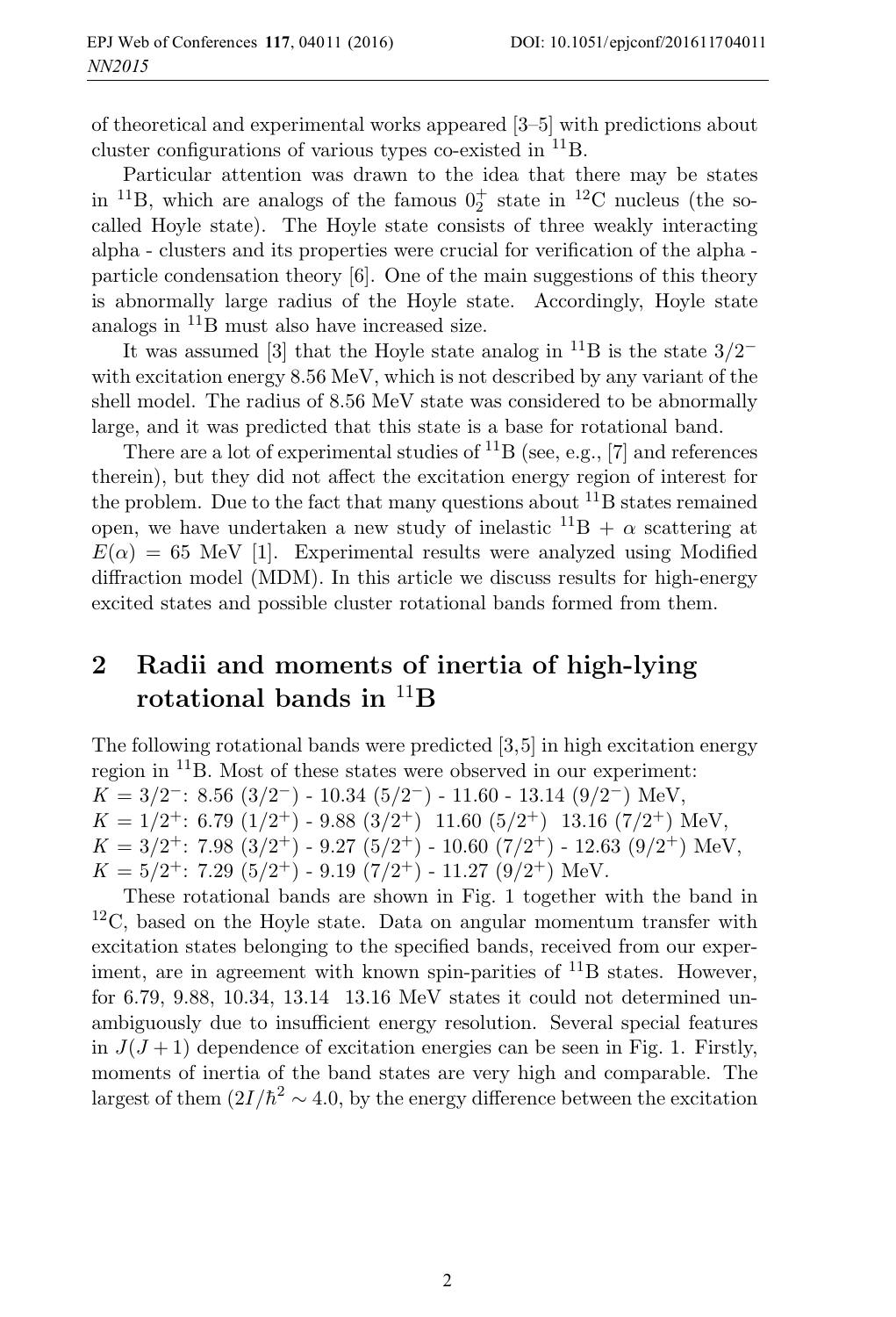

Figure 1: Predicted [3,5] rotational bands in <sup>11</sup>B at excitation energies  $E^* > 7$  MeV. For comparison, rotational band [8], based on the Hoyle state  $(0<sub>2</sub><sup>+</sup>, 7.65 \text{ MeV})$  of  ${}^{12}C$ , is shown.

energies 11.60 and 10.34 MeV) are observed for higher members of the rotational band  $K = 3/2^-$ , for which cluster structure  $2\alpha + t$  is predicted. It is interesting that it is much larger than the moment of inertia of its analog the Hoyle state, for which  $2I/\hbar^2 = 2.7$ . Secondly, there is a clear correlation between the moments of inertia and the values of radii obtained from scattering data using MDM. Low-lying states of  $^{11}B$  have "normal" radii and "reduced" moments of inertia about  $2I/\hbar^2 \sim 1.1$ . These values are close to values for the first excited state of  ${}^{12}C$ , 4.44 MeV. "Big" moments of inertia correspond to increased radii. Summary of the radii of the states measured using MDM is given in the Fig. 2.

As seen from Fig. 2, increased radii were found, at least, for one of the members of each band, and in most cases they are about 0.7 - 1.0 fm larger than the radius of the ground state of  ${}^{11}B$ . This leads to the conclusion that all states belonging to the bands under consideration, have abnormal size. Theoretical works [3–5] suggest a significant deformation of the rotational states of <sup>11</sup>B with  $E^* > 7$  MeV and it allows the increase of their radii. The radii and moments of inertia of these states are close to the corresponding values of the Hoyle state in  ${}^{12}$ C nucleus and the rotational band based on it. These facts indicate probable cluster nature of the <sup>11</sup>B states discussed. In particular, the 8.56 MeV state can be considered as an analog of the Hoyle state. But some open questions remain regarding the rotational band that is based on the 6.79 MeV state, including the very existence of band [1].